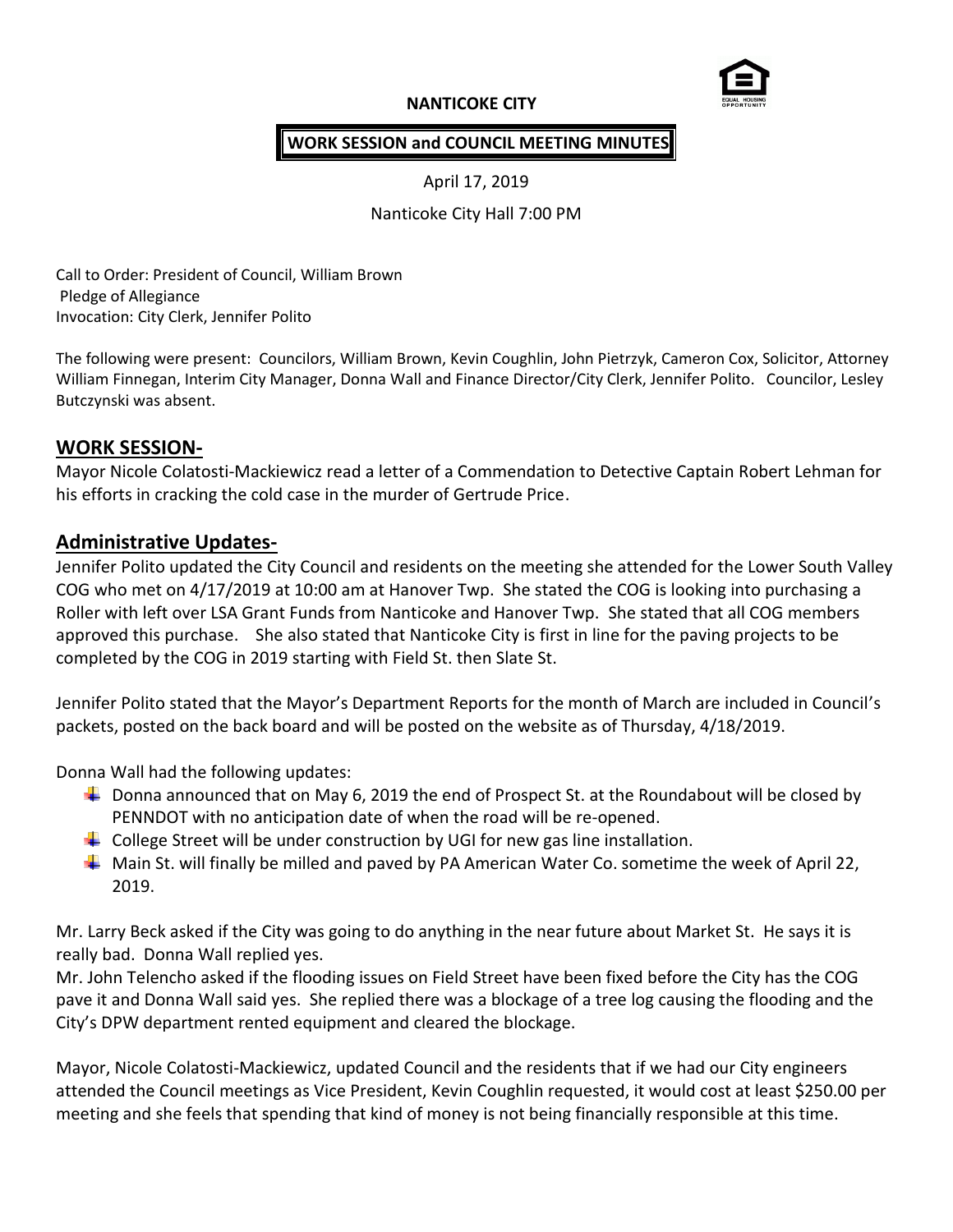A Motion was made by Mr. Pietrzyk, second by Mr. Cox to adjourn the work session. Work session adjourned.

# **REGULAR MEETING** Comments from the Public agenda items only.

Mr. Stachowiak wanted to make some clarifications on what he was asking regarding the items under "Old Business" on the agenda for this evening.

# **Old Business**

- In response to Mr. Stachowiak's question last meeting regarding the bridge on River St. in the Honey Pot section of town. The Mayor closed the road the next day after the Council meeting and Donna has scheduled an inspector to come out and re-inspect the bridge.
- In response to Mr. Stachowiak's question last meeting regarding the sidewalks in front of the Culinary Institute that were installed incorrectly back in 2014 on whether or not the original contractor is going to be held accountable to fix them or not or is taxpayer money fixing the sidewalks. There has been too much time passed to go after the original contractor, so the sidewalks will be repaired when the street scape is completed downtown.

### **New Business**

**A Motion** to approve the April 3, 2019 meeting minutes was made Mr. Pietrzyk, second Mr. Cox. Motion carried.

**A Motion** to approve payment of the bills in the amount of \$334,453.03 (Payroll \$106,671.89 and Payables \$227,781.14) was made by Mr. Coughlin, second by Mr. Cox. Motion carried.

## **COMMENTS FROM THE PUBLIC –**

**Mr. John Telencho** withdrew his question about Field St. because Donna and Jennifer answered it in the Work Session.

**Mr. Mike Stachowiak** stated that when the City does street repairs and paving, that they should be done correctly. He listed streets in the City that were repaired and the ADA ramps were installed improperly or not at all. He stated the City should be keeping on top of the City's engineers to make sure the repairs are done right and hold them accountable if the repairs are not right since they make 10% on each project. He asked who is in charge of looking over these projects. He said Interim City Manager, Donna Wall is not. He has brought issues to her attention and months go by and nothing is done to correct the issues. He says it is very difficult for a handicap person to get around on some of the streets and he hopes none of us or our family members become handicapped and have to navigate around the City. President William Brown agrees with Mr. Stachowiak in respect to holding the engineers accountable and Council, Mayor and Administration will look into these issues he brought to their attention this evening.

**Mr. Cardinelli** added to Mr. Stachowiak's comments by saying the City needs to take care of these issues in order to rebuild the City. If the inspectors are not qualified to do their job, then get rid of them he stated.

President Willian Brown just wanted to comment on Julianna's request last meeting about getting the prisoners from the County to help clean up the City and they are scheduled to come on Thursday 4/18/2019 to assist the DPW Department with City clean up.

### **Correspondence-**

None